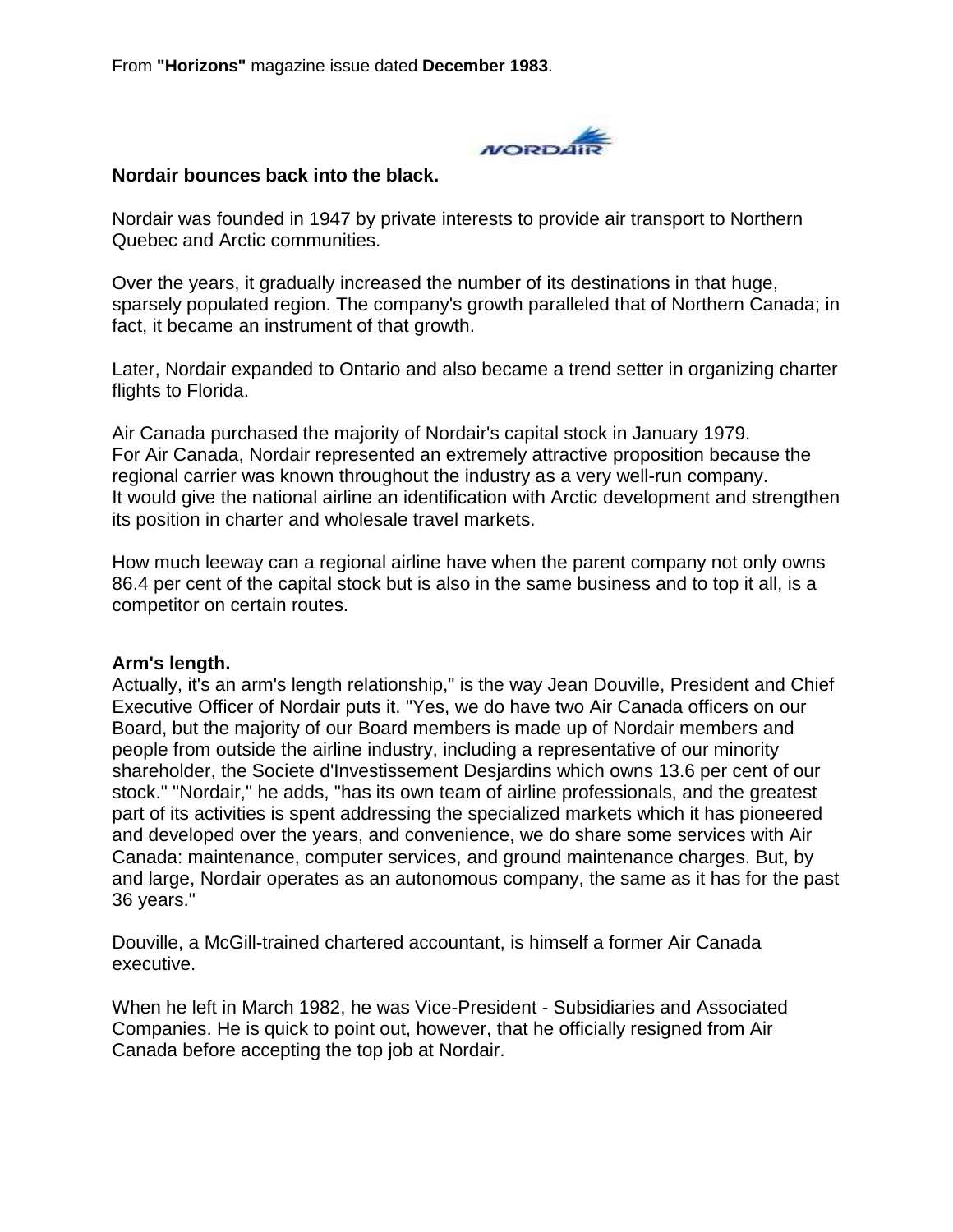### **Profitable year.**

Whether or not the country is really out of the recession is a matter for economists and other pundits to decide. Jean Douville, for one, is optimistic about Nordair's prospects, During a recent interview carried out in the company's new headquarters located in a refurbished three-storied building in the Town of Mount Royal, a Montreal suburb, he talked about the recent past and the future.

"1982 was not only a difficult year because of the economic slowdown, but also because some of our employees went on a prolonged strike. In fact, for the first time since 1962, and for only the second time in its history, Nordair recorded a loss. But the company is back in the black this year, and a good part of our profits will be operating profits," says Douville.

### **Back to basics.**

The company has been unable to weather the adverse business climate better than many airlines by "returning to basics, mostly by adapting our aircraft to existing market needs."

This has meant, among other things, switching from a Boeing 737 to a Fairchild FH-227 on the Montreal-Ottawa-Hamilton run, disposing of two uneconomical DC-8s, and selling a Boeing-737 for two years and then buying it back at a predetermined price. There have been some layoffs at Nordair but the company is now operating with the same number of people as last year, 1,265 employees. "We feel that we are well positioned," confides Douville. "We have the right people for the challenges ahead, and we've developed the required flexibility to meet our current obligations, and to take advantage of any new business opportunity that might arise."

### **Pioneer spirit.**

Douville is most enthusiastic when he talks about Nordair's "family of employees". "I realize that all chief executives like to boast of their employees as their most important asset," he says, "but at Nordair, it's particularly true. The same pioneering spirit that launched the company 36 years ago still prevails today".

Historically, Nordair had been denied any major destination east of Montreal. It was forced to carve its own niche in the North, and literally had to build its business from scratch. It brought air transport to communities which had never seen an airplane and, in many areas, started operations long before profitable traffic existed.

"That resourcefulness, determination and sense of entrepreneurship is still very much alive throughout the company," says Douville.

# **Special aircraft.**

Flying to the North is like no other form of flying. It often means taking off and landing on frozen lakes or, at best, on gravel strips. Even the planes are different.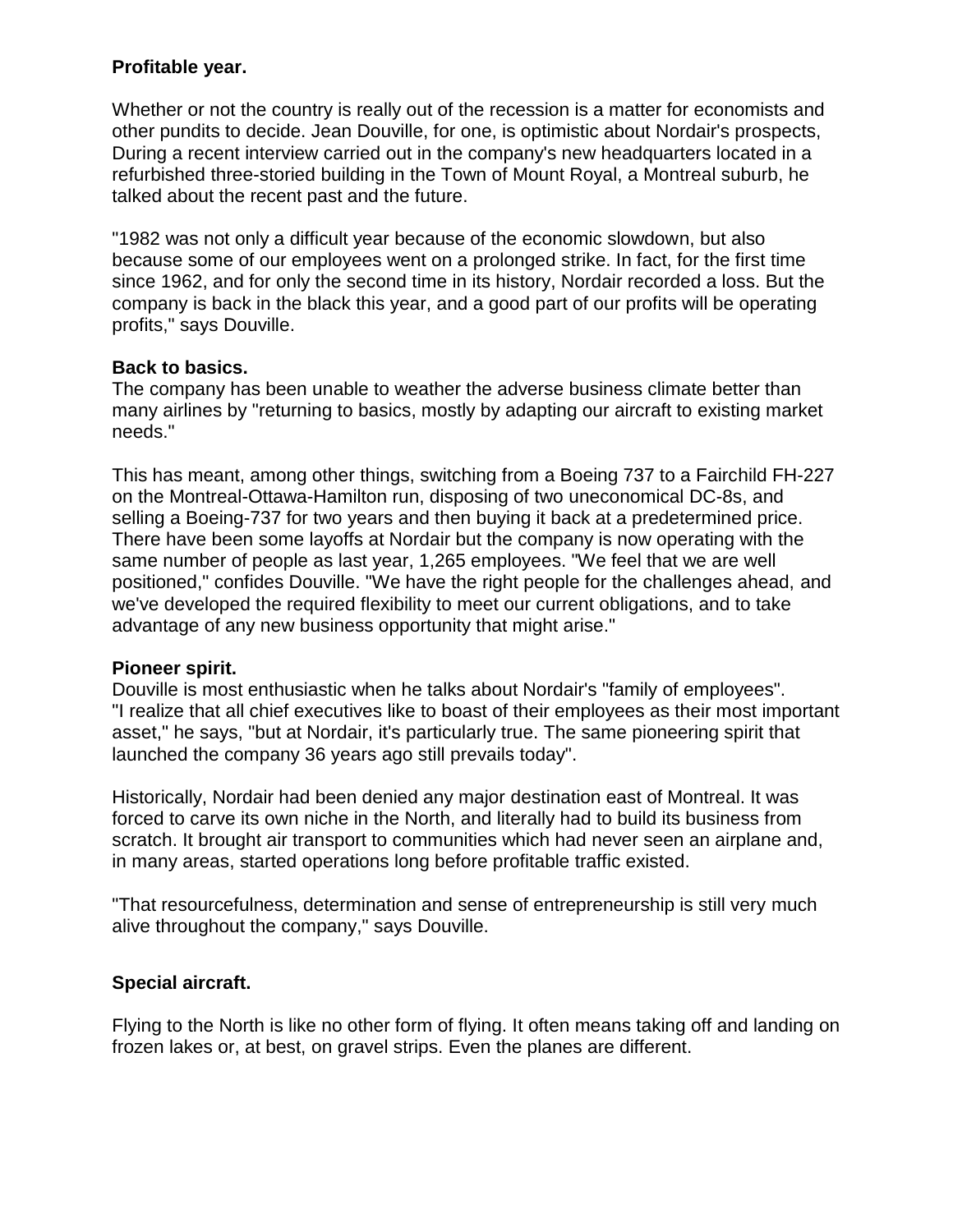Six of Nordair's B-737s are outfitted with additional features (designed by Boeing according to Nordair specifications) such as extra-capacity fuel tanks, vortex dissipaters and a toboggan-like shield on the nose wheel which prevents stones or lumps of ice from being sucked into the engines. These, and other features, add \$l million to the cost of each plane.

Another reason for the airline's success is the network of inter-dependent destinations it has developed over the years. "Each destination in itself doesn't justify the several scheduled flights many of our remote locations receive each week," says Douville. "However, when several communities are integrated into the same route, the flights become an economically viable proposition. Each location is essential to the profitability of the company.

Here we have the B737 and FH-227 in the old and new colours.





**Quebecair debate.**

In that context it's easy to understand why Douville becomes very emphatic when discussing the rivalry of the past few years between Nordair and Quebecair, a regional carrier which was fallen on hard times recently. "Quebecair has been lobbying very hard and exerting a lot of pressure in certain quarters in order to get, or at least 'share' some of Nordair's Northern routes." "What we've spent a lot of time trying to explain," pursues Douville, "is that the quality of Nordair's service and the company's strength come from the network. Giving some of our routes to Quebecair would not solve its problems, would not

improve the service, but would be very harmful to Nordair."

(Source: travelerdrawer.blogspot.com)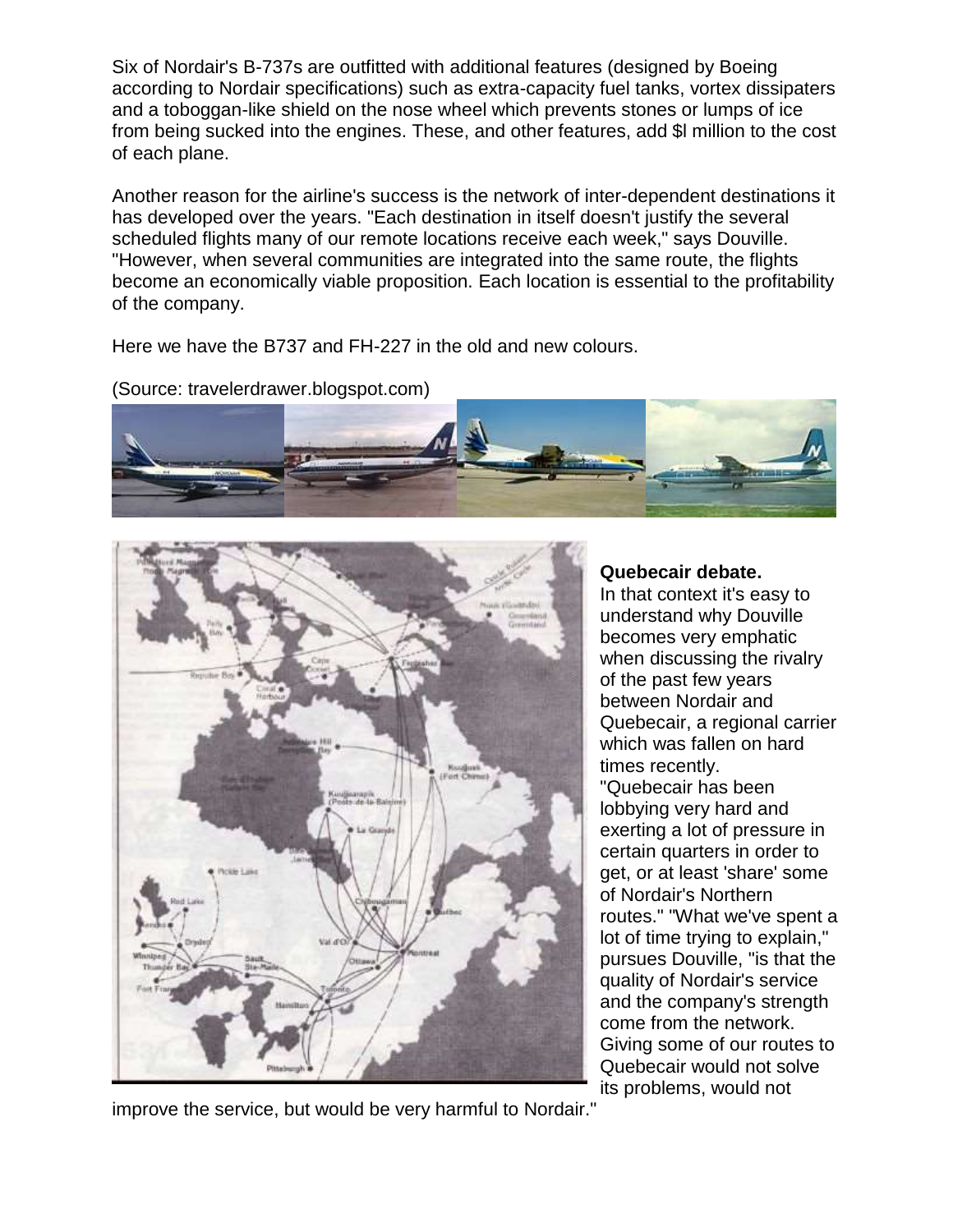Right now, the situation is at a standstill, and there have been no recent flare-ups. "But," admits Douville, "the whole exercise has been time consuming, and has put some Unnecessary stress on our employees".

### **Passenger-cargo mix.**

Douville also likes to point to the sophisticated passenger-cargo mix the company has been able to achieve on its plane loads. "Even with the best marketing and scheduling plans, the population numbers simply aren't there in Northern Canada to ensure profitable passenger-only loads," he says. That's why the company developed the capability to modify very rapidly the passenger-cargo configuration of its airplanes. In the process, it has invested heavily in the construction of a whole infrastructure, including loading equipment, warehouses, coolers and freezers, to create an extremely efficient distribution system for perishables and other goods in the area.

# **Charters.**

With the same spirit that allowed it to create its own markets in the North, the company also found a way to expand to the South. Strangely enough, Canada's Arctic airline is also one of the principal transporters of sun starved Canadians to Florida and other Southern destinations. Nordair's subsidiary-Treasure Tours- is one of the Canada's largest tour operators and, recession or not, carried more than 85.000 charter passengers on daily flights to the South in 1982. Charter flights and wholesale travel now account for one-third of Nordair's operating revenue.

Douville also boasts of Nordair's two long-standing air service contracts, including the Ice Reconnaissance operations it has performed for the Canadian Government during the past twenty years. The principal objective of Ice Reconnaissance is to facilitate navigation in Canadian waters. Water temperature, ocean currents, thickness of ice banks, and the mass of icebergs are all useful bits of information which sophisticated equipment aboard the planes pick up and transmit directly to the ships in the area. Also, under the terms of a contract with the United States Air Force, two Nordair FH-227s transport food and other supplies to some 22 DEW line stations in the Canadian Arctic and Alaska.

# **New image.**

With this array of services to promote, the company decided it was time to give itself a new corporate image that would reflect the airline's growth and vitality.

"We're completely revamping our looks, with a new company symbol and new colours for our airplanes. The first repainted plane was rolled out Dec. 16," says Douville.

"Also, we're refurbishing the interior of four of our Northern routes Boeing 737s, and the flight crews will be soon wearing new uniforms. Finally, we're building a loading bridge at Dorval Airport, so passengers will no longer have to walk outside to get aboard our planes."